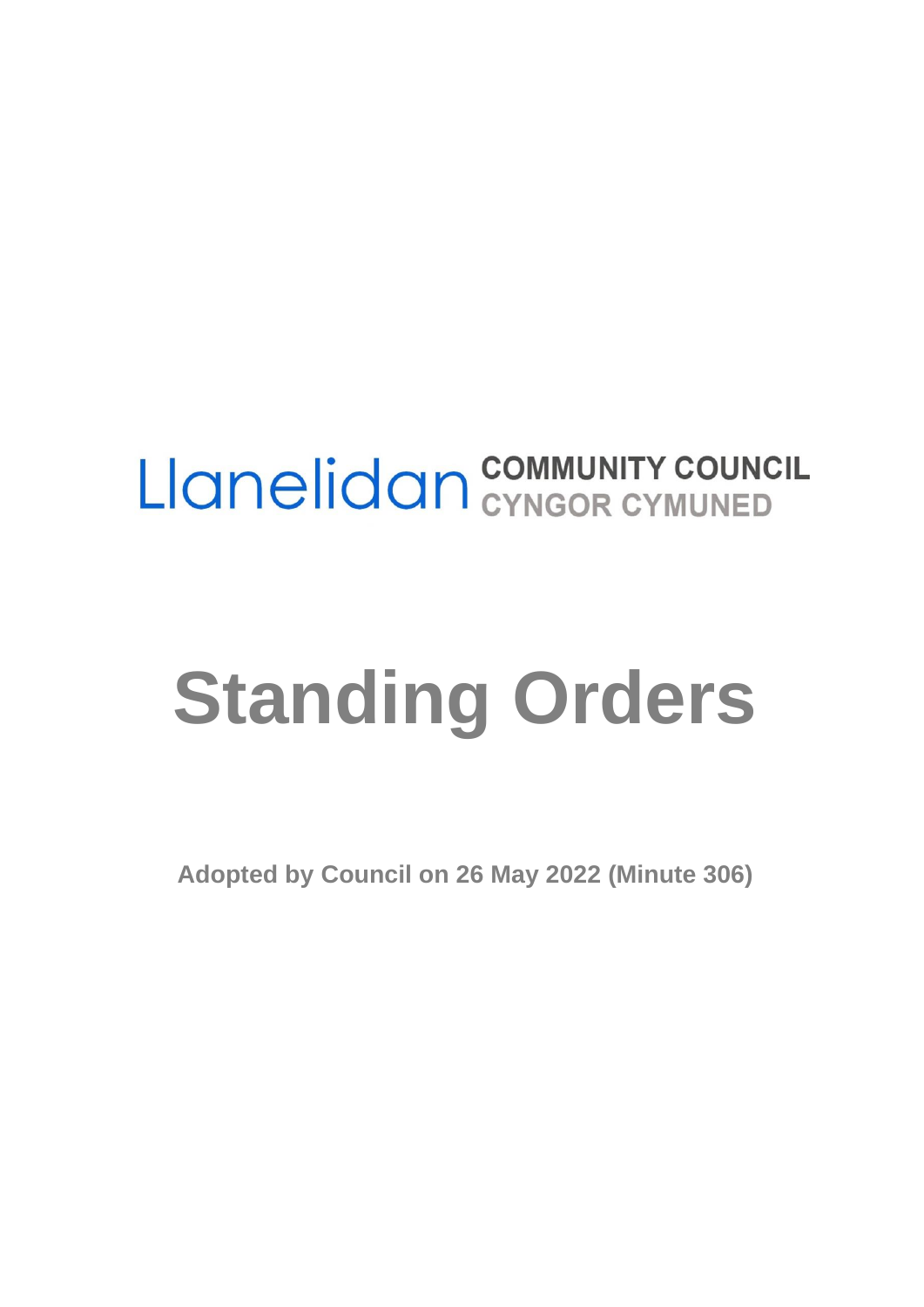- **1.** Rules of debate at meetings
- **2.** Disorderly conduct at meetings
- **3.** Meetings generally
- **4.** Committees and Sub-Committees
- **5.** Ordinary Council meetings
- **6.** Extraordinary meetings of the Council, Committees and Sub-Committees
- **7.** Previous resolutions
- **8.** Voting on appointments
- **9.** Motions for a meeting that require written notice to be given to the Proper **Officer**
- **10.** Motions at a meeting that do not require written notice
- **11.** Handling confidential or sensitive information
- **12.** Draft Minutes
- **13.** Code of conduct and dispensations
- **14.** Code of conduct complaints
- **15.** Proper Officer
- **16.** Responsible Financial Officer
- **17.** Accounts and accounting statements
- **18.** Financial controls and procurement
- **19.** Handling staff matters
- **20.** Requests for information
- **21.** Relations with the press/media
- **22.** Execution and sealing of legal deeds
- **23.** Communicating with County Councillors
- **24.** Restrictions on Councillor activities
- **25.** Standing Orders generally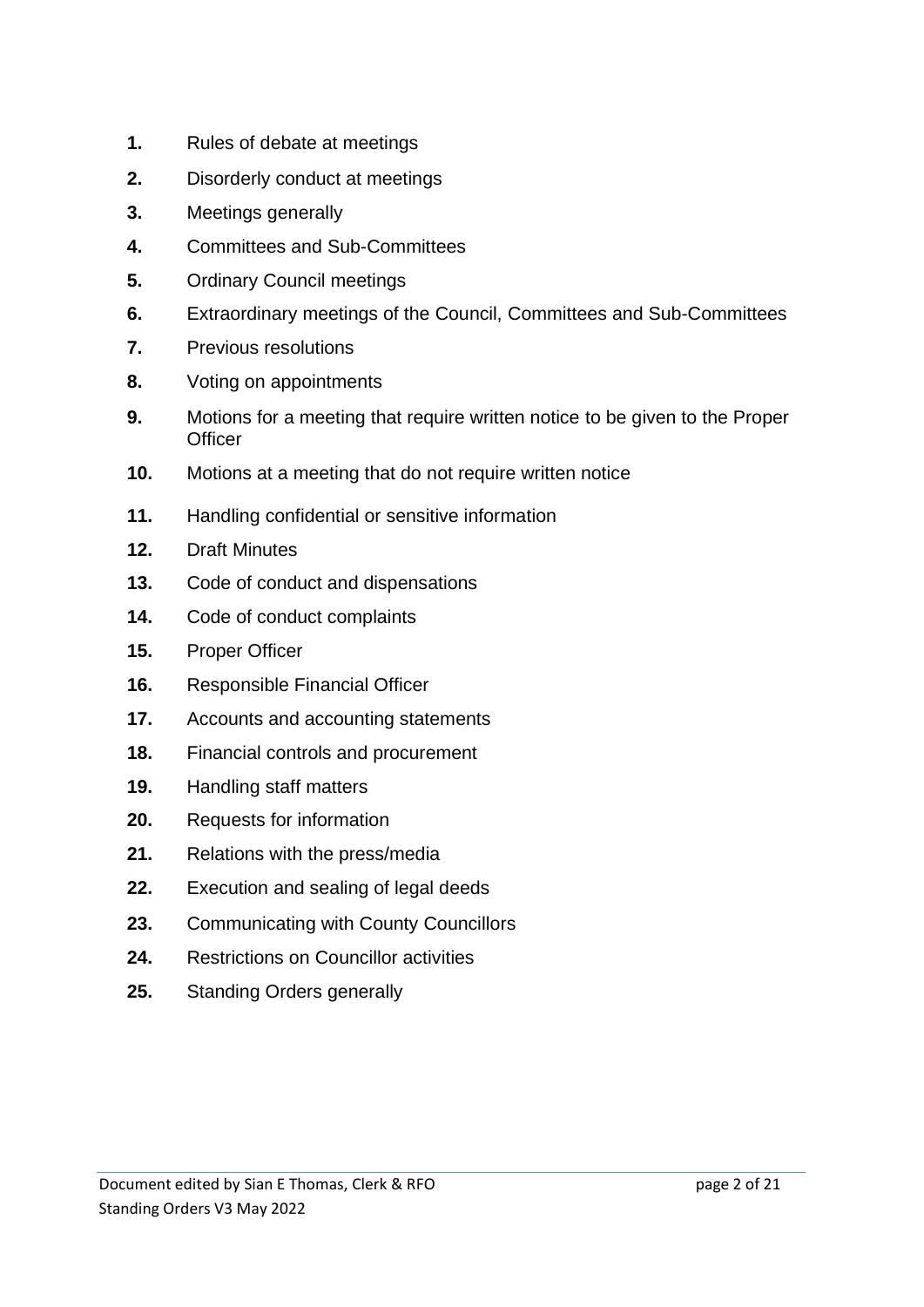## **Standing Orders**

### **1 Rules of debate at meetings**

- a Motions on the Agenda shall be considered in the order that they appear unless the order is changed at the discretion of the Chairman of the meeting.
- b A Motion (including an amendment) shall not be progressed unless it has been moved and seconded.
- c A Motion on the Agenda that is not moved by its proposer may be treated by the Chairman of the meeting as withdrawn.
- d If a Motion (including an amendment) has been seconded, it may be withdrawn by the proposer only with the consent of the seconder and the meeting.
- e An amendment is a proposal to remove or add words to a Motion. It shall not negate the Motion.
- f If an amendment to the original Motion is carried, the original Motion becomes the substantive Motion upon which further amendment(s) may be moved.
- g An amendment shall not be considered unless early verbal notice of it is given at the meeting and, if requested by the Chairman of the meeting, is expressed in writing to the Chairman.
- h A Councillor may move an amendment to their own Motion if agreed by the meeting. If a Motion has already been seconded, the amendment shall be with the consent of the seconder and the meeting.
- i If there is more than one amendment to an original or substantive Motion, the amendments shall be moved in the order directed by the Chairman.
- j Subject to Standing Order 1(k) below, only one amendment shall be moved and debated at a time, the order of which shall be directed by the Chairman of the meeting.
- k One or more amendments may be discussed together if the Chairman of the meeting considers this expedient but each amendment shall be voted upon separately.
- l A Councillor may not move more than one amendment to an original or substantive Motion.
- m The mover of an amendment has no right of reply at the end of debate on it.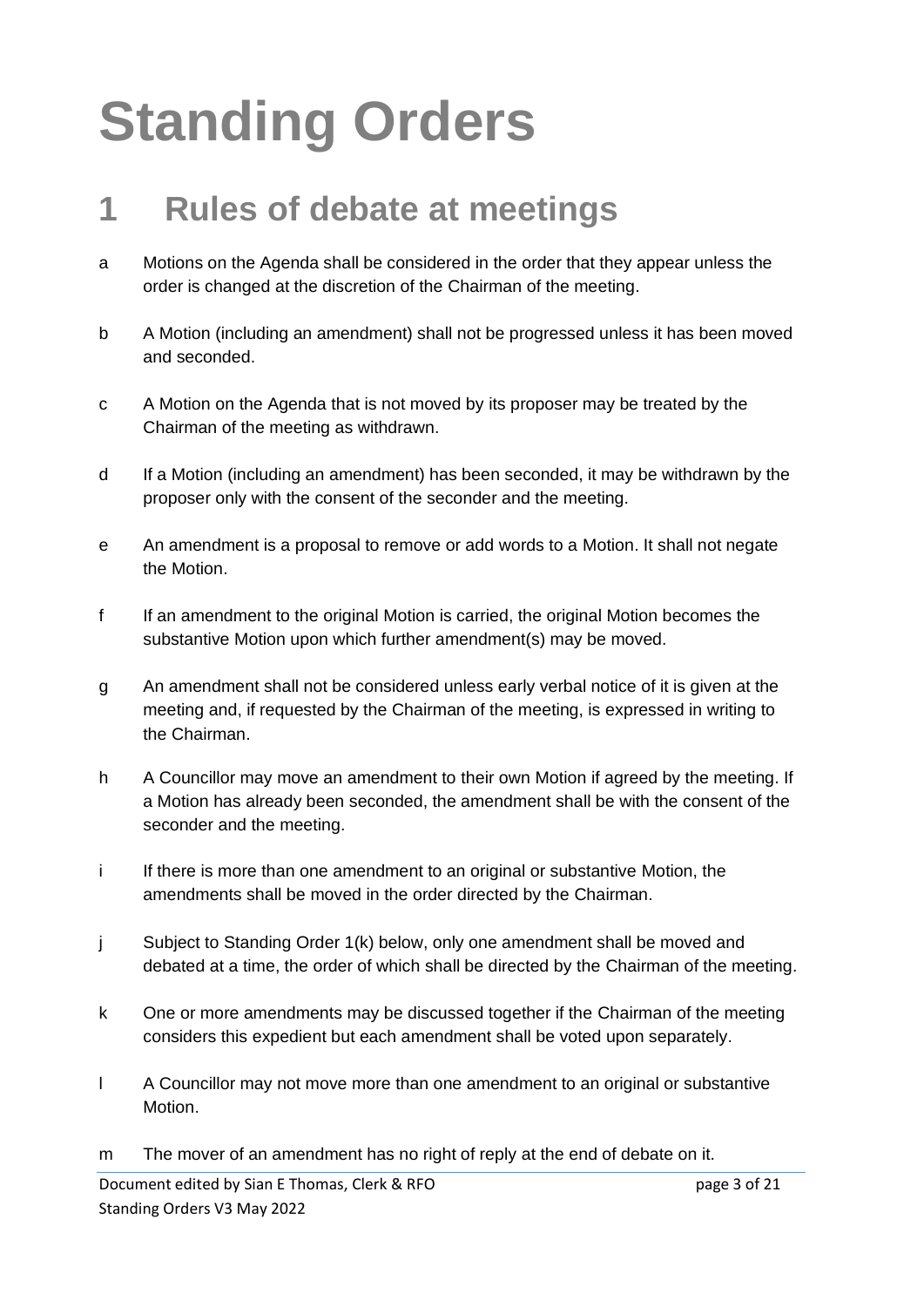- n Where a series of amendments to an original Motion are carried, the mover of the original Motion shall have a right of reply either at the end of debate of the first amendment or at the very end of debate on the final substantive Motion immediately before it is put to the vote.
- o Unless permitted by the Chairman of the meeting, a Councillor may speak once in the debate on a Motion except:
	- i. to speak on an amendment moved by another Councillor;
	- ii. to move or speak on another amendment if the Motion has been amended since they last spoke;
	- iii. to make a point of order;
	- iv. to give a personal explanation; or
	- v. in exercise of a right of reply.
- p During the debate of a Motion, a Councillor may interrupt only on a point of order or a personal explanation and the Councillor who was interrupted shall stop speaking. A Councillor raising a point of order shall identify the Standing Order which they consider has been breached or specify the other irregularity in the proceedings of the meeting they are concerned by.
- q A point of order shall be decided by the Chairman of the meeting and that decision shall be final.
- r When a Motion is under debate, no other Motion shall be moved except:
	- i. to amend the Motion;
	- ii. to proceed to the next business;
	- iii. to adjourn the debate;
	- iv. to put the Motion to a vote;
	- v. to ask a person to be no longer heard or to leave the meeting;
	- vi. to refer a Motion to a Committee or Sub-Committee for consideration;
	- vii. to exclude the public and press;
	- viii. to adjourn the meeting; or
	- ix. to suspend particular Standing Order(s) excepting those which reflect mandatory statutory requirements.
- s Before an original or substantive Motion is put to the vote, the Chairman of the meeting shall be satisfied that the Motion has been sufficiently debated and that the mover of the Motion under debate has exercised or waived their right of reply.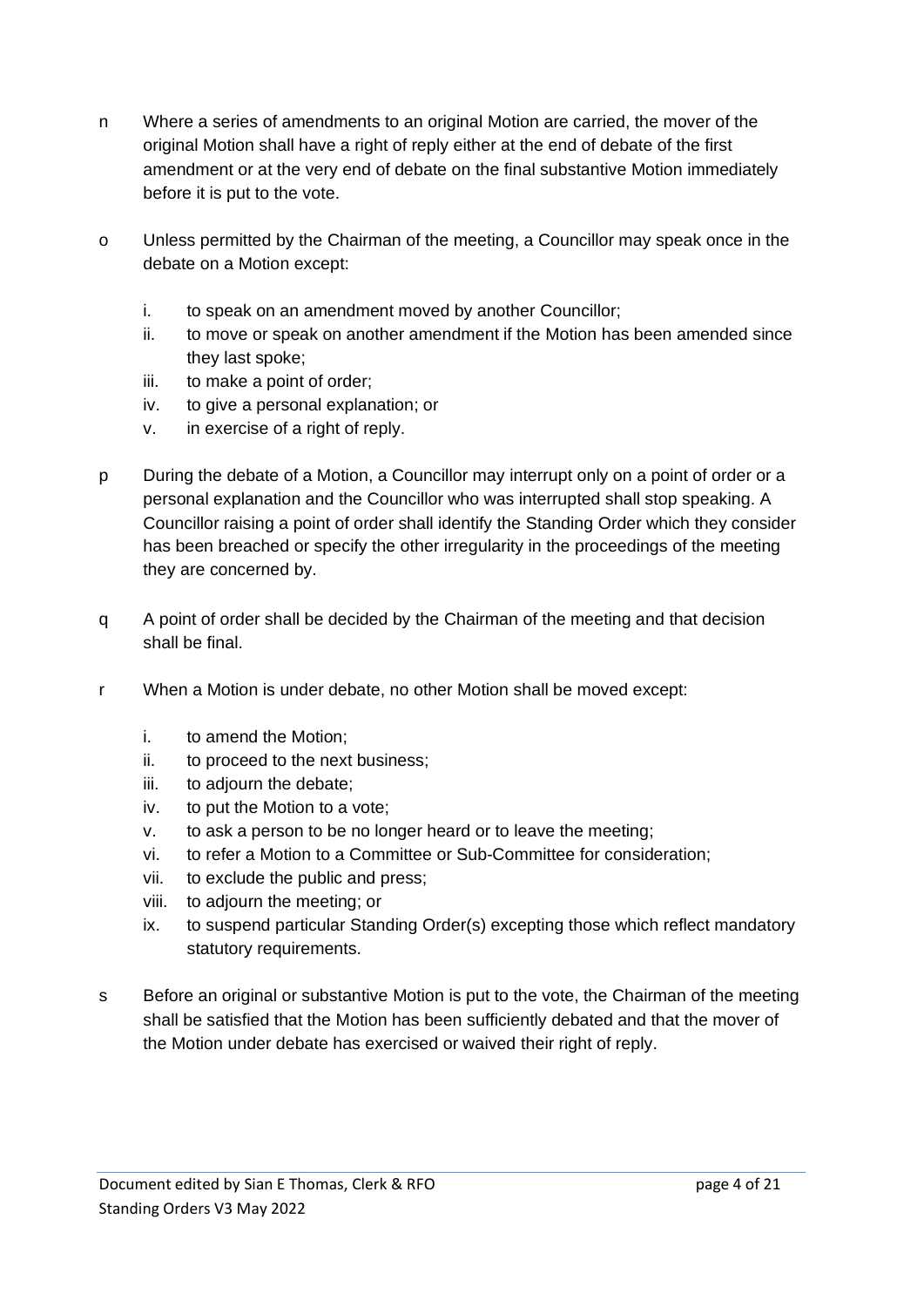t Excluding Motions moved under Standing Order 1(r) above, the contributions or speeches by a Councillor shall relate only to the Motion under discussion and shall not exceed 5 minutes without the consent of the Chairman of the meeting.

### **2 Disorderly conduct at meetings**

- a No person shall obstruct the transaction of business at a meeting or behave offensively or improperly. If this Standing Order is ignored, the Chairman of the meeting shall request such person(s) to moderate or improve their conduct.
- b If person(s) disregard the request of the Chairman of the meeting to moderate or improve their conduct, any Councillor or the Chairman of the meeting may move that the person be no longer heard or excluded from the meeting. The Motion, if seconded, shall be put to the vote without discussion.
- c If a resolution made under Standing Order 2(b) above is ignored, the Chairman of the meeting may take further reasonable steps to restore order or to progress the meeting. This may include temporarily suspending or closing the meeting.

### **3 Meetings generally**

- **Full Council meetings**
- **Committee meetings**
- Sub-Committee meetings
- $\blacksquare$ a **Meetings shall not take place in premises which at the time of the meeting are used for the supply of alcohol, unless no other premises are available free of charge or at a reasonable cost.**
- $\mathcal{L}_{\mathcal{A}}$ b **The minimum three clear days for notice of a meeting does not include the day on which notice was issued, the day of the meeting, a Sunday, a day of the Christmas break, a day of the Easter break or of a bank holiday or a day appointed for public thanksgiving or mourning.**
- $\mathcal{L}_{\mathcal{A}}$ c **The minimum three clear days' public notice for a meeting does not include the day on which the notice was issued or the day of the meeting unless the meeting is convened at shorter notice**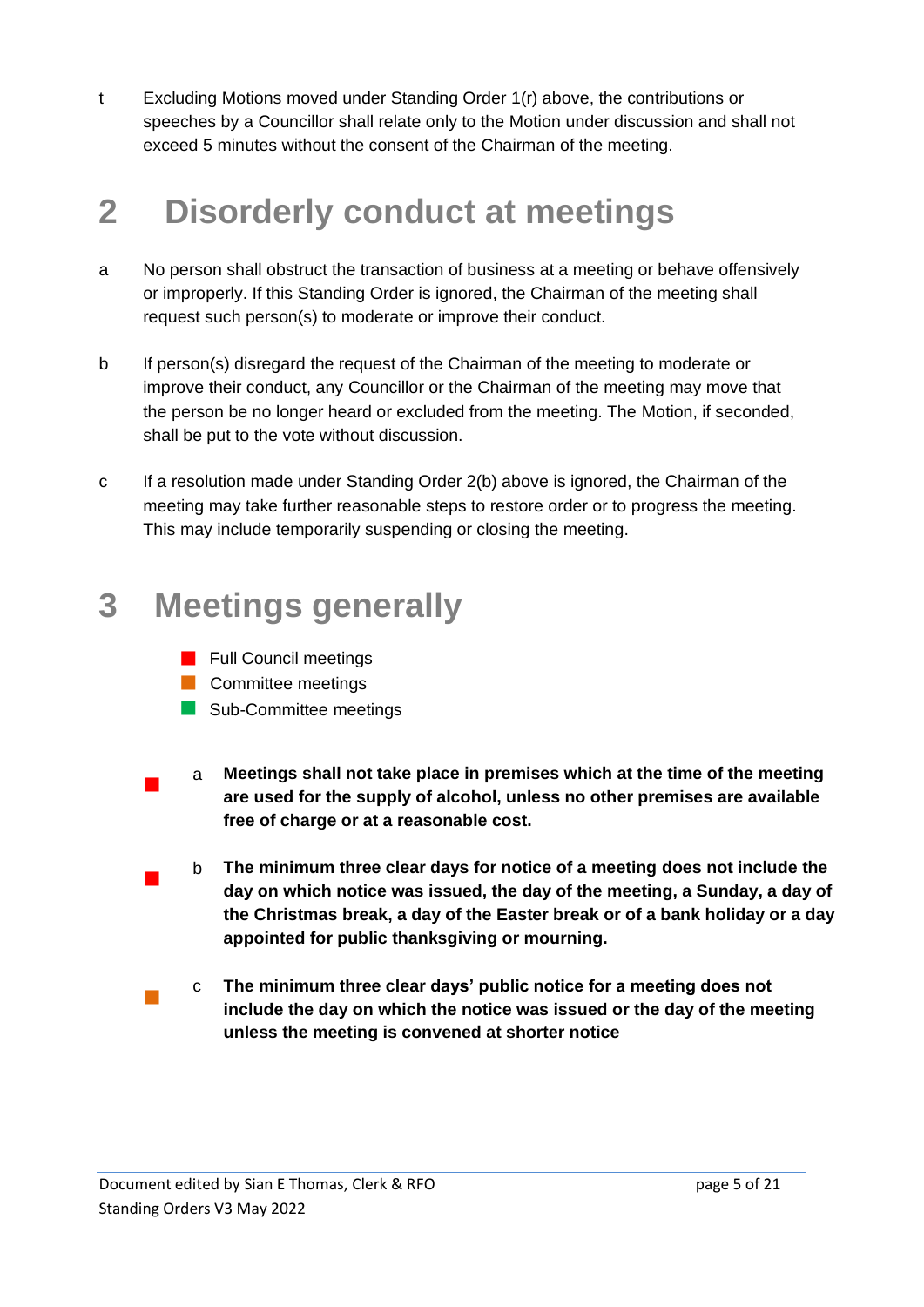$\mathcal{L}^{\text{max}}$ 

 $\mathbb{R}^n$  .

- d **Meetings shall be open to the public unless their presence is prejudicial to the public interest by reason of the confidential nature of the business to be transacted or for other special reasons. The public's exclusion from part or all of a meeting shall be by a resolution which shall give reasons for the public's exclusion.**
- e Members of the public may make representations, ask and answer questions, and give evidence at a meeting which they are entitled to attend in respect of the business on the Agenda.
- f The period of time designated for public participation at a meeting in accordance with Standing Order 3(e) above shall not exceed 10 minutes unless directed by the Chairman of the meeting.
- g Subject to Standing Order 3(f) above, a member of the public shall not speak for more than 5 minutes.
- h In accordance with Standing Order 3(e) above, a question shall not require a response at the meeting nor start a debate on the question. The Chairman of the meeting may direct that a written or oral response be given.
- i A person shall raise their hand when requesting to speak.
- j A person who speaks at a meeting shall direct their comments to the Chairman of the meeting.
- k Only one person is permitted to speak at a time. If more than one person wants to speak, the Chairman of the meeting shall direct the order of speaking.
- $\mathcal{L}^{\text{max}}$ l **Photographing, recording, broadcasting or transmitting the proceedings of a meeting by any means is not permitted without the Council's** prior written **consent**.
	- m **The press shall be provided with reasonable facilities for the taking of their report of all or part of a meeting at which they are entitled to be present**.
	- $\blacksquare$ n **Subject to Standing Orders which indicate otherwise, anything authorised or required to be done by, to or before the Chairman of the Council may in that absence be done by, to or before the Vice-Chairman of the Council (if any).**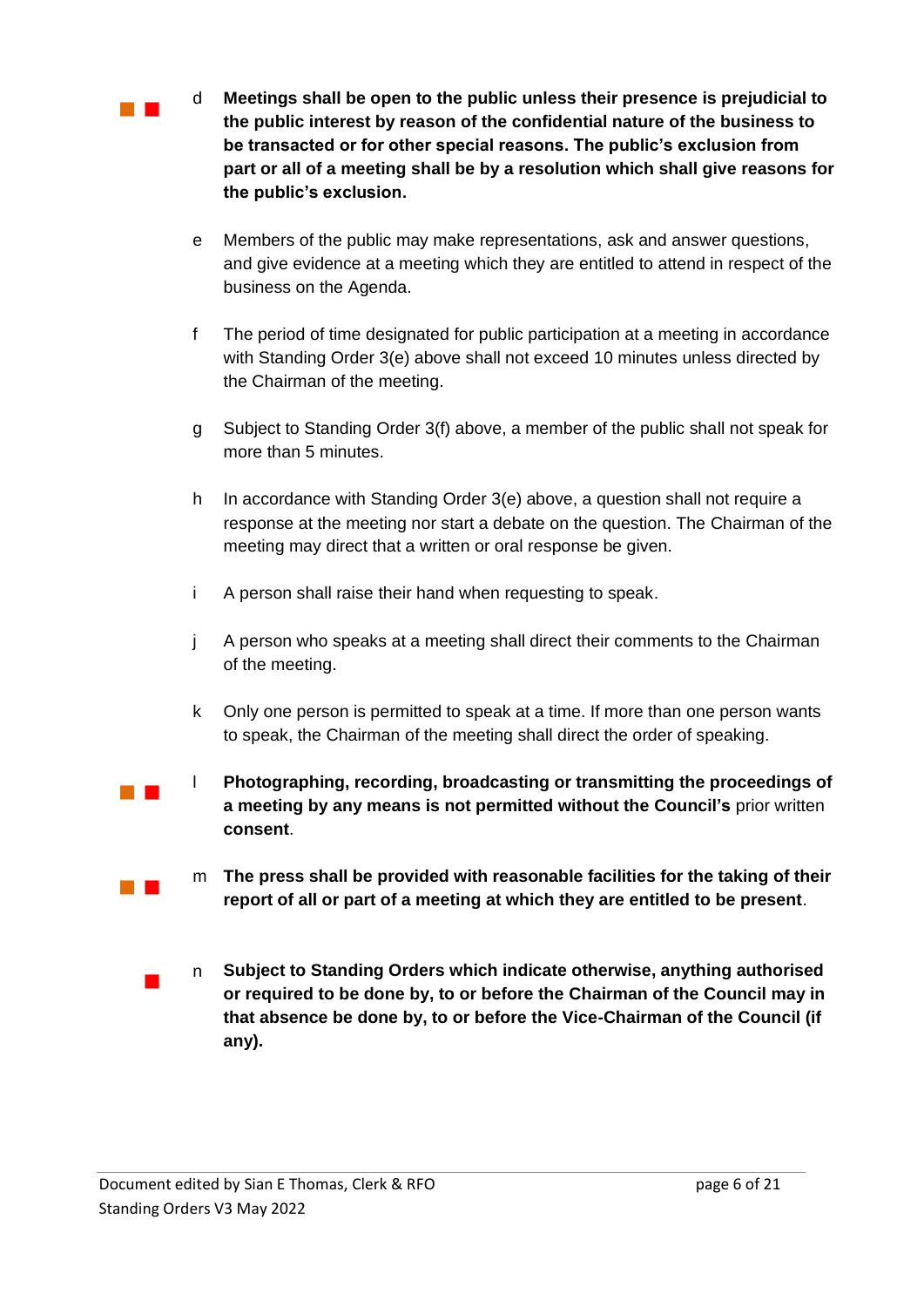- o **The Chairman, if present, shall preside at a meeting. If the Chairman is absent from a meeting, the Vice-Chairman, if present, shall preside. If both the Chairman and the Vice-Chairman are absent from a meeting, a Councillor as chosen by the Councillors present at the meeting shall preside at the meeting.**
- p **Subject to a meeting being quorate, all questions at a meeting shall be decided by a majority of the Councillors or Councillors with voting rights present and voting.**
- q **The Chairman of a meeting may give an original vote on any matter put to the vote, and in the case of an equality of votes may exercise a casting vote whether or not an original vote was given.**
- r **Unless Standing Orders provide otherwise, voting on a question shall be by a show of hands. At the request of a Councillor, the voting on any question shall be recorded so as to show whether each Councillor present and voting gave their vote for or against that question.** Such a request shall be made before moving on to the next item of business on the Agenda.
- s The Minutes of a meeting shall include an accurate record of the following:
	- i. the time and place of the meeting;
	- ii. the names of Councillors present and absent;
	- iii. interests that have been declared by Councillors and non-Councillors with voting rights;
	- iv. whether a Councillor or non-Councillor with voting rights left the meeting when matters that they held interests in were being considered;
	- v. if there was a public participation session; and
	- vi. the resolutions made.

 $\blacksquare$ 

 $\sim 10^{-1}$ 

a ka

 $\blacksquare$ 

 $\sim 10^{-1}$ 

- $\sim 10^{-1}$ t A Councillor or a non-Councillor with voting rights who has a personal or prejudicial interest in a matter being considered at a meeting which limits or restricts their right to participate in a discussion or vote on that matter is subject to obligations in the code of conduct adopted by the Council.
	- u **No business may be transacted at a meeting unless at least one-third of the whole number of members of the Council are present and in no case shall the quorum of a meeting be less than three.**
	- v **If a meeting is or becomes inquorate no business shall be transacted** and the meeting shall be closed. The business on the Agenda for the meeting shall be adjourned to another meeting.
		- w A meeting shall not exceed a period of 2 hours.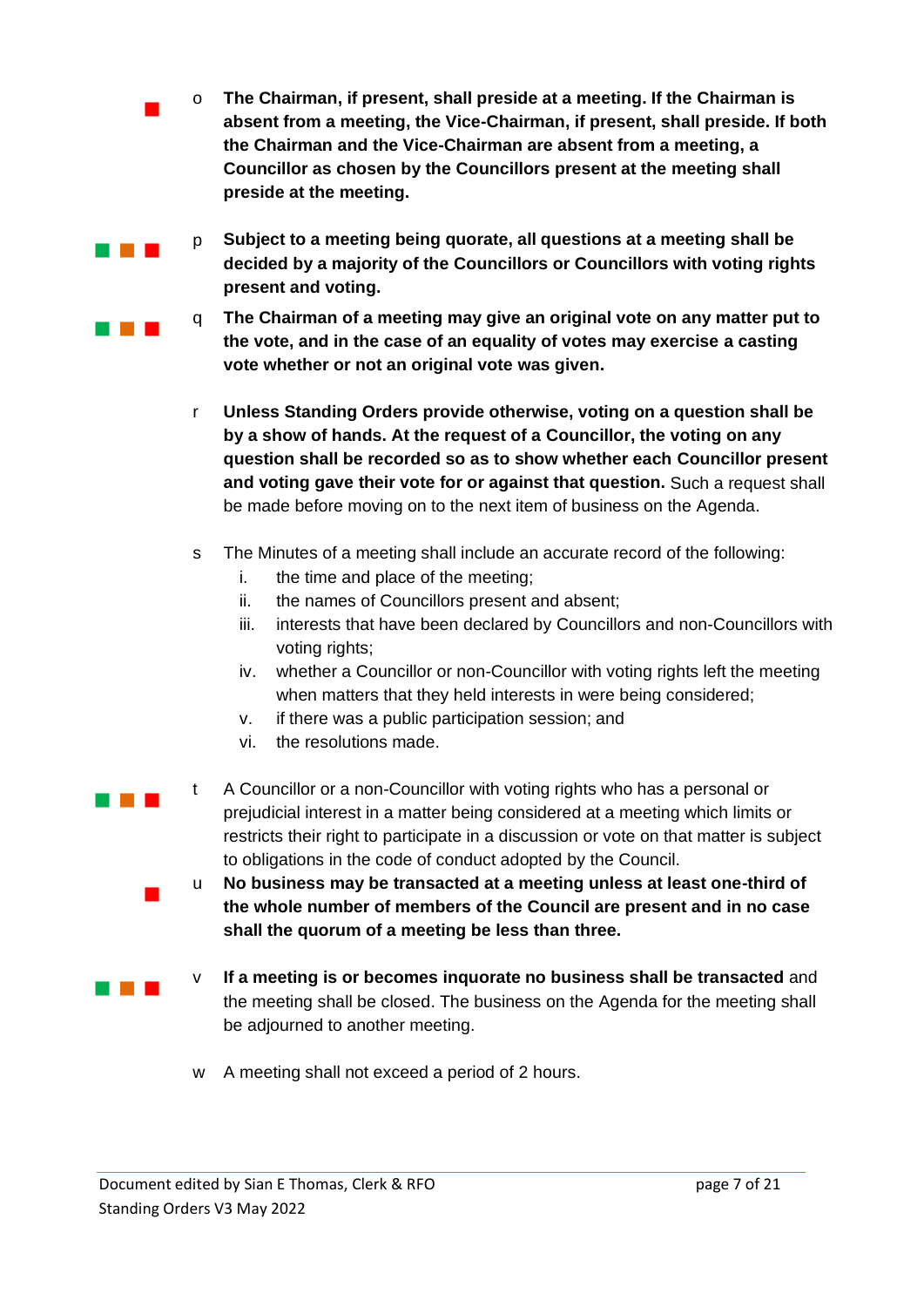### **4 Committees and Sub-Committees**

- a **Unless the Council determines otherwise, a Committee may appoint a Sub-Committee whose terms of reference and members shall be determined by the Committee.**
- b **The members of a Committee may include non-Councillors unless it is a Committee which regulates and controls the finances of the Council.**
- c **Unless the Council determines otherwise, all the members of an Advisory Committee and a Sub-Committee of the Advisory Committee may be non-Councillors.**
- d The Council may appoint Standing Committees or other Committees as may be necessary, and:
	- i. shall determine their terms of reference;
	- ii. shall determine the number and time of the ordinary meetings of a Standing Committee up until the date of the next Annual Meeting of full Council;
	- iii. shall permit a Committee, other than in respect of the ordinary meetings of a Committee, to determine the number and time of its meetings;
	- iv. shall, subject to Standing Orders 4(b) and (c) above, appoint and determine the terms of office of members of such a Committee;
	- v. may, subject to Standing Orders 4(b) and (c) above, appoint and determine the terms of office of the substitute members to a Committee whose role is to replace the ordinary members at a meeting of a Committee if the ordinary members of the Committee confirm to the Proper Officer 7 days before the meeting that they are unable to attend;
	- vi. shall, after it has appointed the members of a Standing Committee, appoint the Chairman of the Standing Committee;
	- vii. shall permit a Committee other than a Standing Committee, to appoint its own Chairman at the first meeting of the Committee;
	- viii. shall determine the place, notice requirements and quorum for a meeting of a Committee and a Sub-Committee which shall be no less than three;
	- ix. shall determine if the public may participate at a meeting of a Committee;
	- x. shall determine if the public and press are permitted to attend the meetings of a Sub-Committee and also the advance public notice requirements, if any, required for the meetings of a Sub-Committee;
	- xi. shall determine if the public may participate at a meeting of a Sub-Committee that they are permitted to attend; and
	- xii. may dissolve a Committee.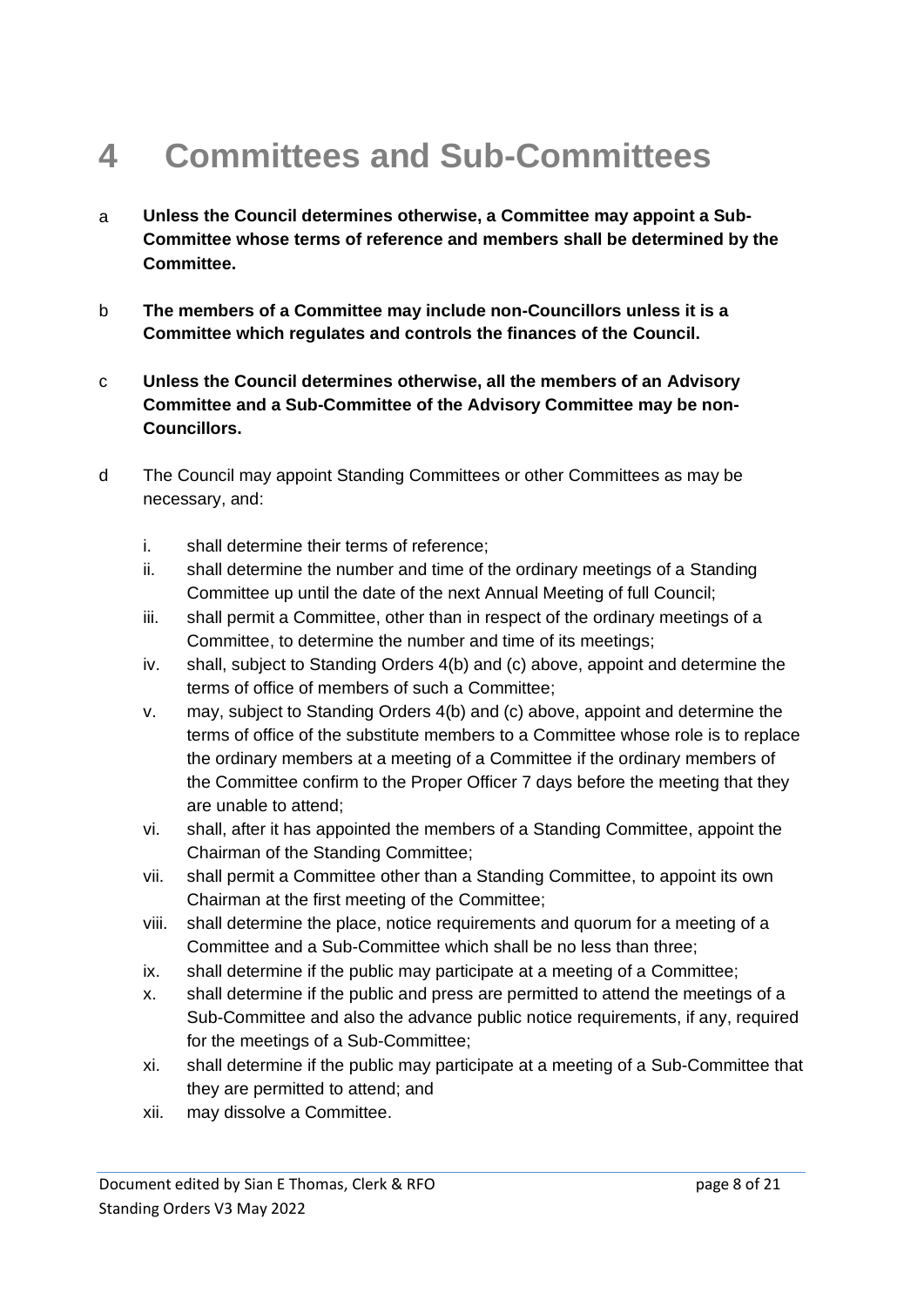### **5 Ordinary Council meetings**

- **a In an election year, the Annual Meeting of the Council shall be held on or within 14 days following the day on which the new Councillors elected take office.**
- **b In a year which is not an election year, the Annual Meeting of a Council shall be held on such day in May as the Council may direct.**
- **c If no other time is fixed, the Annual Meeting of the Council shall take place at 6pm.**
- **d In addition to the Annual Meeting of the Council, any number of other ordinary meetings may be held in each year on such dates and times as the Council may direct.**
- **e The first business conducted at the Annual Meeting of the Council shall be the election of the Chairman and Vice-Chairman (if any) of the Council.**
- **f The Chairman of the Council, unless they have resigned or become disqualified, shall continue in office and preside at the Annual Meeting until their successor is elected at the next Annual Meeting of the Council.**
- **g The Vice-Chairman of the Council, if any, unless they resign or become disqualified, shall hold office until immediately after the election of the Chairman of the Council at the next Annual Meeting of the Council.**
- **h In an election year, if the current Chairman of the Council has not been re-elected as a member of the Council, they shall preside at the meeting until a successor Chairman of the Council has been elected. The current Chairman of the Council shall not have an original vote in respect of the election of the new Chairman of the Council but must give a casting vote in the case of an equality of votes.**
- **i In an election year, if the current Chairman of the Council has been re-elected as a member of the Council, they shall preside at the meeting until a new Chairman of the Council has been elected. They may exercise an original vote in respect of the election of the new Chairman of the Council and must give a casting vote in the case of an equality of votes.**
- j Following the election of the Chairman of the Council and Vice-Chairman (if any) of the Council at the Annual Meeting of the Council, the business of the Annual Meeting shall include:
	- i. **In an election year, delivery by the Chairman of the Council and Councillors of their acceptance of office forms unless the Council resolves for this to be done at a later date**. **In a year which is not an election year, delivery by the Chairman of the Council of an acceptance of office form unless the Council resolves for this to be done at a later date;**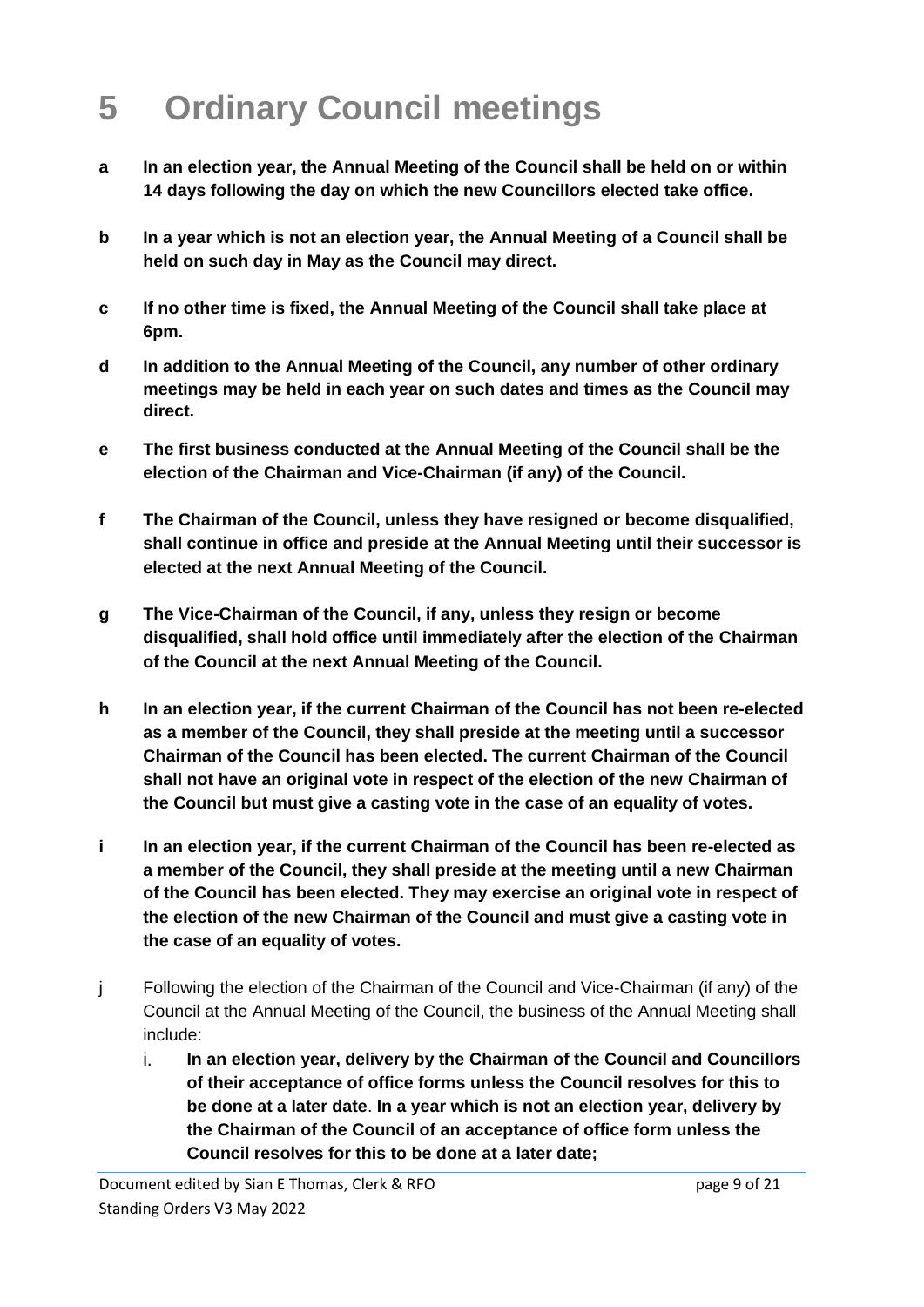- ii. Confirmation of the accuracy of the Minutes of the last meeting of the Council;
- iii. Receipt of the Minutes of the last meeting of a Committee;
- iv. Consideration of the recommendations made by a Committee;
- v. Review of delegation arrangements to Committees, Sub-Committees, staff and other local authorities;
- vi. Review of the terms of reference for Committees;
- vii. Appointment of members to existing Committees;
- viii. Appointment of any new Committees in accordance with Standing Order 4 above;
- ix. Review and adoption of appropriate Standing Orders and financial regulations;
- x. Review of arrangements, including any charters and agency agreements, with other local authorities and review of contributions made to expenditure incurred by other local authorities;
- xi. Review of representation on or work with external bodies and arrangements for reporting back;
- xii. Review of inventory of land and assets including buildings and office equipment;
- xiii. Confirmation of arrangements for insurance cover in respect of all insured risks;
- xiv. Review of the Council's and/or staff subscriptions to other bodies;
- xv. Review of the Council's complaints procedure;
- xvi. Review of the Council's procedures for handling requests made under the Freedom of Information Act 2000 and the Data Protection Act 1998;
- xvii. Review of the Council's policy for dealing with the press/media; and
- xviii. Determining the time and place of ordinary meetings of the full Council up to and including the next Annual Meeting of full Council.
- **6 Extraordinary meetings of the Council and Committees and Sub-Committees**
- **a The Chairman of the Council may convene an extraordinary meeting of the Council at any time.**
- b **If the Chairman of the Council does not or refuses to call an extraordinary meeting of the Council within seven days of having been requested in writing to do so by two Councillors, any two Councillors may convene an extraordinary meeting of the Council. The public notice giving the time, place and Agenda for such a meeting must be signed by the two Councillors.**
- c The Chairman of a Committee may convene an extraordinary meeting of the Committee at any time.
- d If the Chairman of a Committee does not or refuses to call an extraordinary meeting within 10 days of having been requested by to do so by 3 members of the Committee, any 3 members of the Committee may convene an extraordinary meeting of a Committee.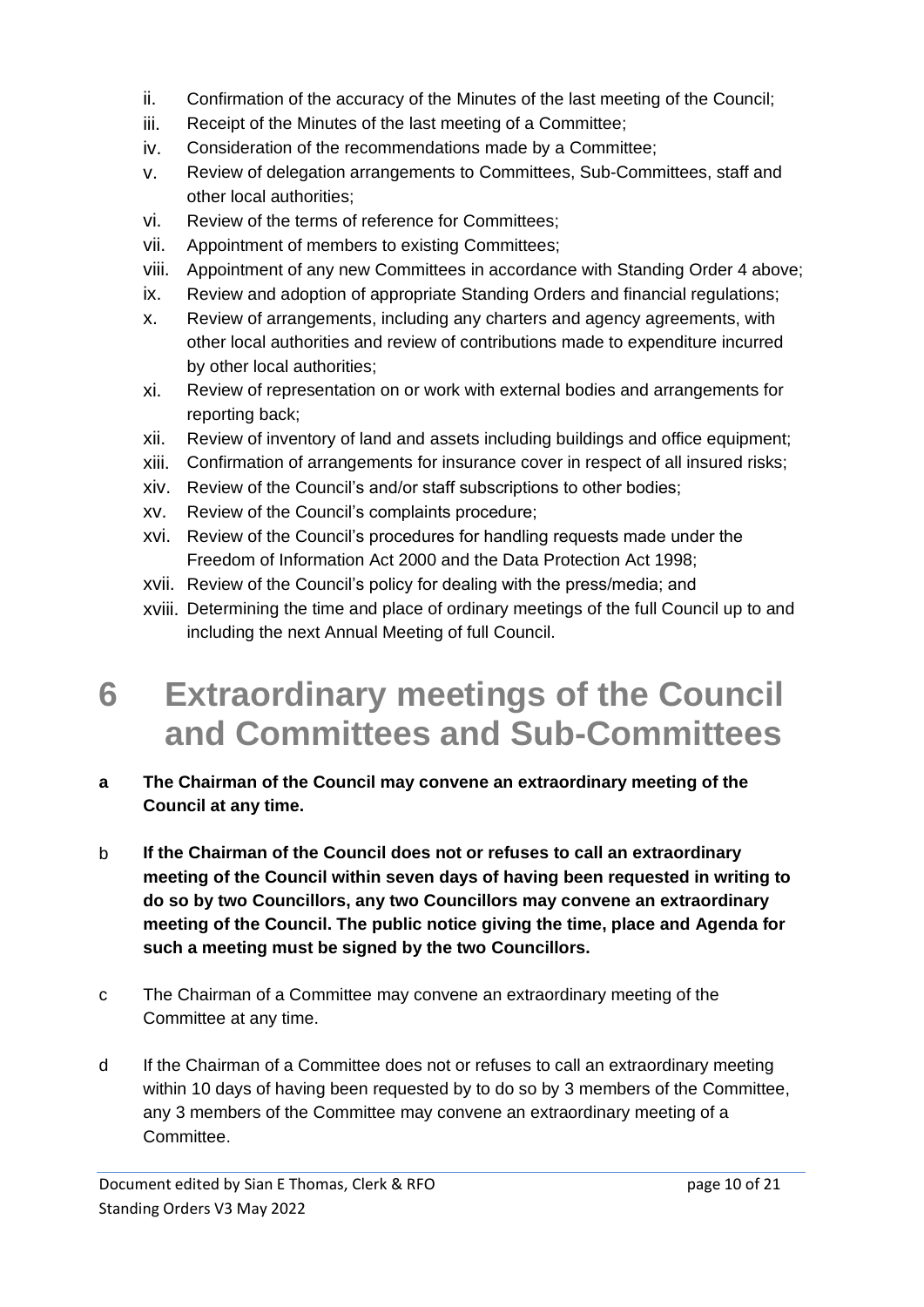### **7 Previous resolutions**

- a A resolution shall not be reversed within six months except either by a special Motion, which requires written notice by at least 4 Councillors to be given to the Proper Officer in accordance with Standing Order 9 below, or by a Motion moved in pursuance of the recommendation of a Committee or a Sub-Committee.
- b When a Motion moved pursuant to Standing Order 7(a) above has been disposed of, no similar Motion may be moved within a further six months.

### **8 Voting on appointments**

- a Where more than two persons have been nominated for a position to be filled by the Council and none of those persons has received an absolute majority of votes in their favour, the name of the person having the least number of votes shall be struck off the list and a fresh vote taken. This process shall continue until a majority of votes is given in favour of one person. A tie in votes may be settled by the casting vote exercisable by the Chairman of the meeting.
- **9 Motions for a meeting that require written notice to be given to the Proper Officer**
- a A Motion shall relate to the responsibilities of the meeting which it is tabled for and in any event shall relate to the performance of the Council's statutory functions, powers and obligations or an issue which specifically affects the Council's area or its residents.
- b No Motion may be moved at a meeting unless it is on the Agenda and the mover has given written notice of its wording to the Proper Officer at least 10 clear days before the meeting. Clear days do not include the day of the notice or the day of the meeting.
- c The Proper Officer may, before including a Motion on the Agenda received in accordance with Standing Order 9(b) above, correct obvious grammatical or typographical errors in the wording of the Motion.
- d If the Proper Officer considers the wording of a Motion received in accordance with Standing Order 9(b) above is not clear in meaning, the Motion shall be rejected until the mover of the Motion resubmits it in writing to the Proper Officer so that it can be understood at least 10 clear days before the meeting.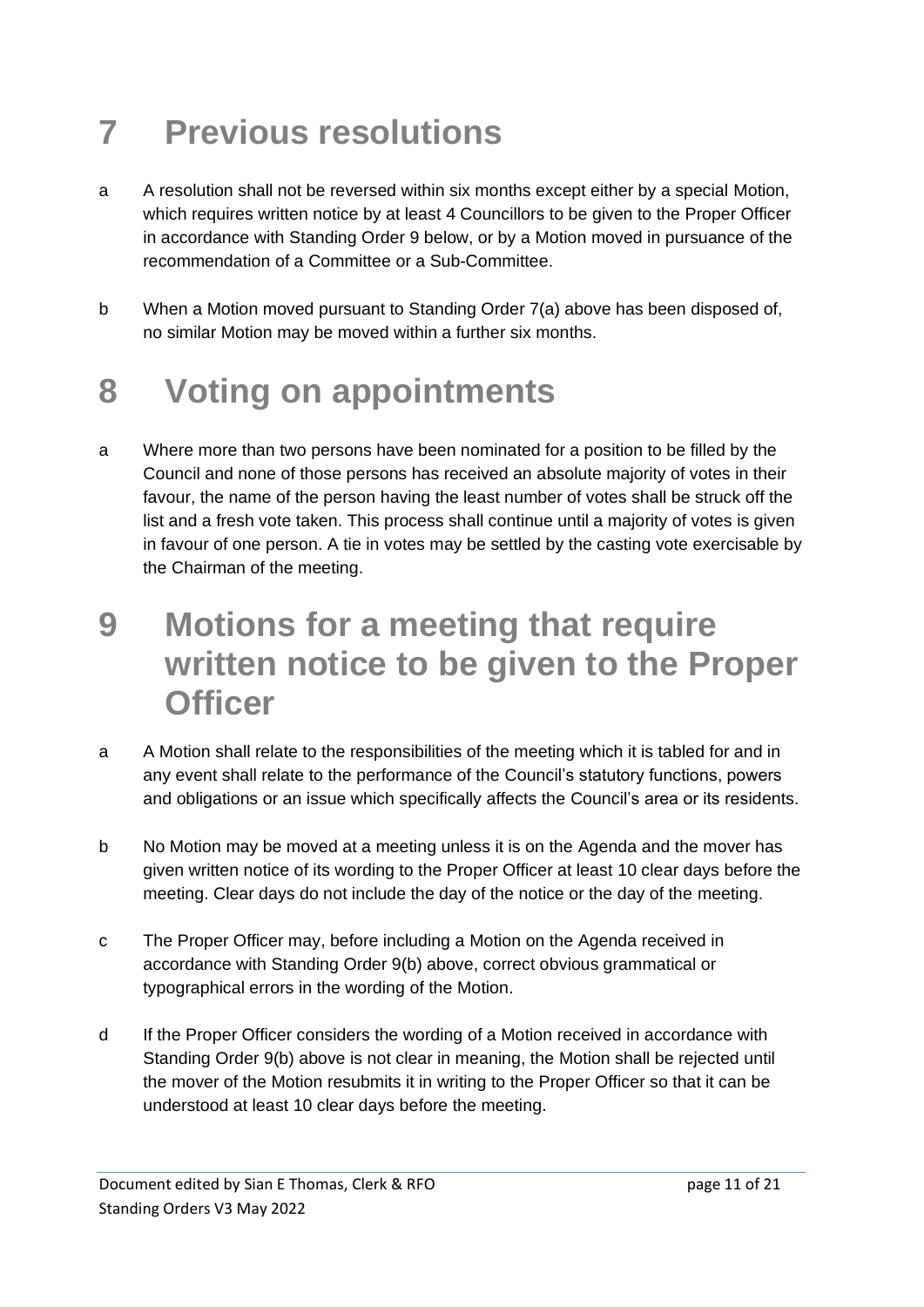- e If the wording or subject of a proposed Motion is considered improper, the Proper Officer shall consult with the Chairman of the forthcoming meeting or, as the case may be, the Councillors who have convened the meeting, to consider whether the Motion shall be included in the Agenda or rejected.
- f Subject to Standing Order 9(e) above, the decision of the Proper Officer as to whether or not to include the Motion on the Agenda shall be final.
- g Motions received shall be recorded in a book for that purpose and numbered in the order that they are received.
- h Motions rejected shall be recorded in a book for that purpose with an explanation by the Proper Officer for their rejection.

### **10 Motions at a meeting that do not require written notice**

- a The following Motions may be moved at a meeting without written notice to the Proper Officer;
	- i. to correct an inaccuracy in the draft Minutes of a meeting;
	- ii. to move to a vote;
	- iii. to defer consideration of a Motion;
	- iv. to refer a Motion to a particular Committee or Sub-Committee;
	- v. to appoint a person to preside at a meeting;
	- vi. to change the order of business on the Agenda;
	- vii. to proceed to the next business on the Agenda;
	- viii. to require a written report;
	- ix. to appoint a Committee or Sub-Committee and their members;
	- x. to extend the time limits for speaking;
	- xi. to exclude the press and public from a meeting in respect of confidential or sensitive information which is prejudicial to the public interest;
	- xii. to not hear further from a Councillor or a member of the public;
	- xiii. to exclude a Councillor or member of the public for disorderly conduct;
	- xiv. to temporarily suspend the meeting;
	- xv. to suspend a particular Standing Order (unless it reflects mandatory statutory requirements);
	- xvi. to adjourn the meeting; or
	- xvii. to close a meeting.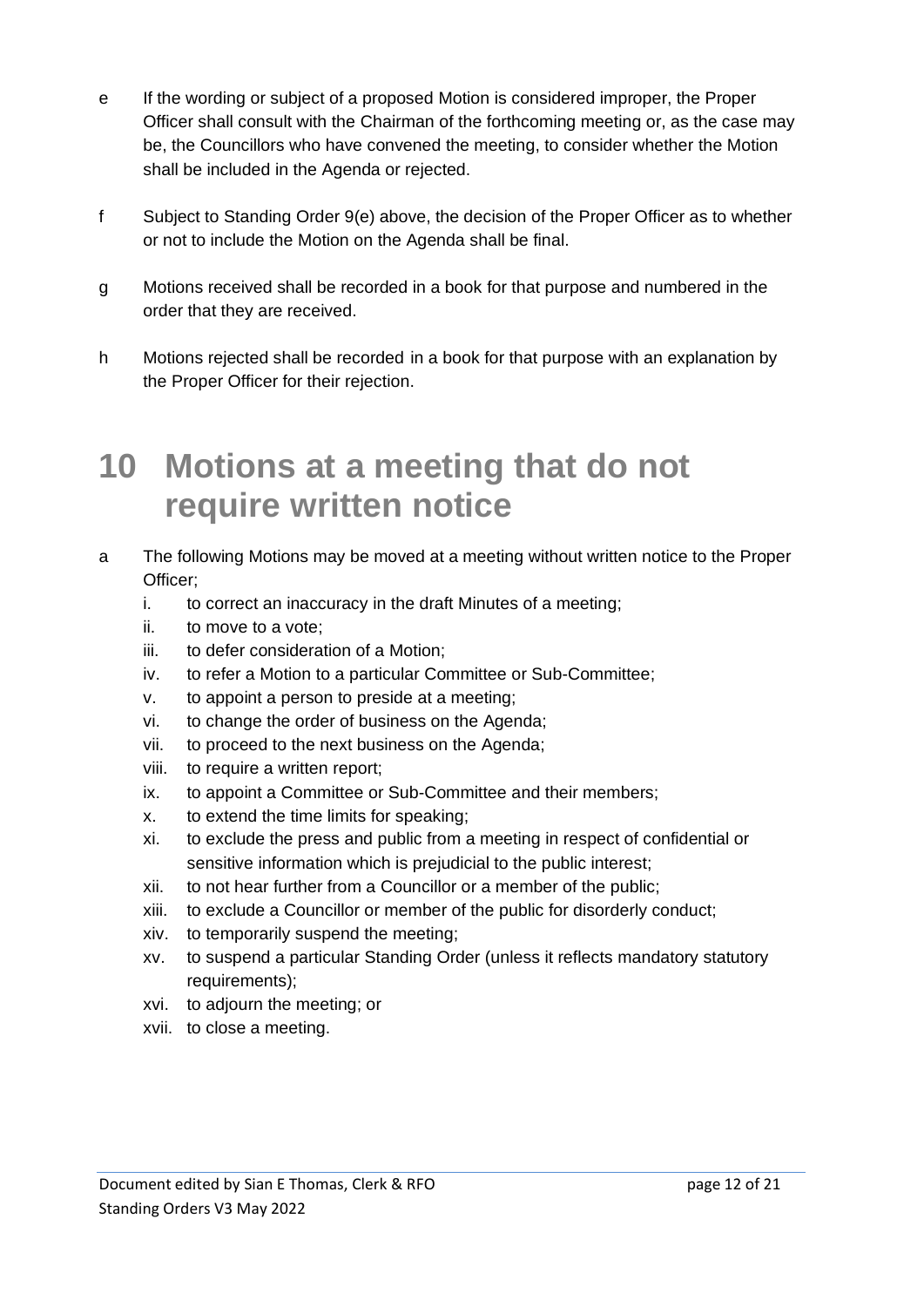### **11 Handling confidential or sensitive information**

- a The Agenda, papers that support the Agenda and the Minutes of a meeting shall not disclose or otherwise undermine confidential or sensitive information which for special reasons would not be in the public interest.
- b Councillors and staff shall not disclose confidential or sensitive information which for special reasons would not be in the public interest.

### **12 Draft Minutes**

- a If the draft Minutes of a preceding meeting have been served on Councillors before or with the Agenda to attend the meeting at which they are due to be approved for accuracy, they shall be taken as read.
- b There shall be no discussion about the draft Minutes of a preceding meeting except in relation to their accuracy. A Motion to correct an inaccuracy in the draft Minutes shall be moved in accordance with Standing Order 10(a)(i) above.
- c The accuracy of draft Minutes, including any amendment(s) made to them, shall be confirmed by resolution and shall be signed by the Chairman of the meeting and stand as an accurate record of the meeting to which the Minutes relate.
- d If the Chairman of the meeting does not consider the Minutes to be an accurate record of the meeting to which they relate, they shall sign the Minutes and include a paragraph in the following terms or to the same effect:

"The Chairman of this meeting does not believe that the Minutes of the meeting of the ( ) held on [date] in respect of ( ) were a correct record but that view was not upheld by the meeting and the Minutes are confirmed as an accurate record of the proceedings."

e Upon a resolution which confirms the accuracy of the Minutes of a meeting, the draft Minutes or recordings of the meeting for which approved Minutes exist shall be destroyed.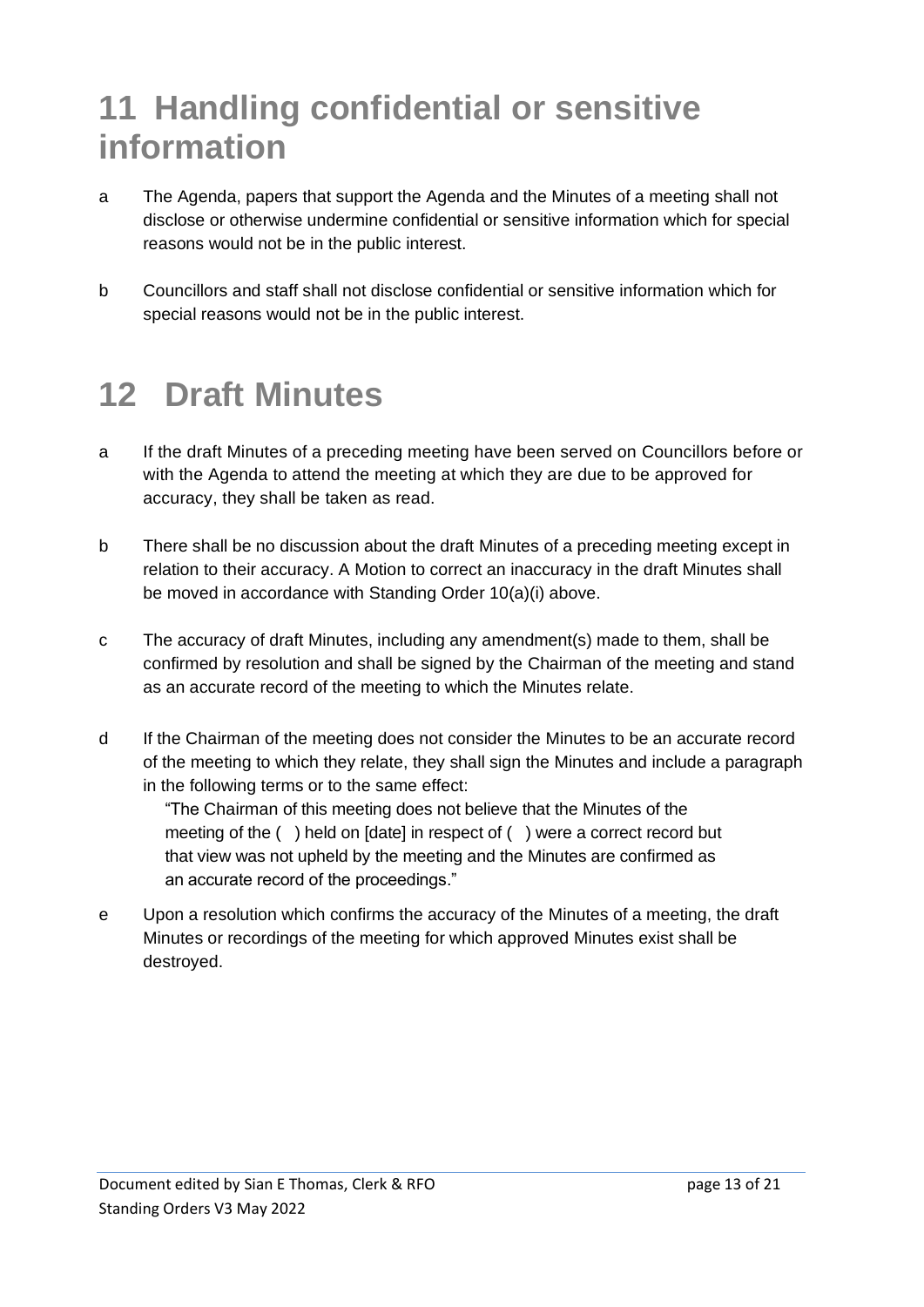### **13 Code of conduct and dispensations**

#### **Wales**

- **a Councillors and non-Councillors with voting rights shall observe the code of conduct adopted by the Council.**
- b All Councillors shall undertake training in the code of conduct within six months of the delivery of their acceptance of office form.
- c **Dispensation requests shall be in writing and submitted to the standards Committee of Denbighshire County Council** as soon as possible before the meeting that the dispensation is required for.

### **14 Code of conduct complaints**

- a All complaints relating to breaches of the Code of Conduct by Community and Town Councils should be reported to the Public Ombudsman for Wales
- b The Council may:
	- i. provide information or evidence where such disclosure is necessary to progress an investigation of the complaint or is required by law;
	- ii. seek information relevant to the complaint from the person or body with statutory responsibility for investigation of the matter;
	- iii. indemnify the Councillor or non-Councillor with voting rights in respect of that person's related legal costs and any such indemnity is subject to approval by a meeting of the full Council.

### **15 Proper Officer**

- a The Proper Officer shall be either (i) the Clerk or (ii) other staff member(s) nominated by the Council to undertake the work of the Proper Officer when the Proper Officer is absent.
- b The Proper Officer shall:
	- i. **at least three clear days before a meeting of the Council, a Committee** and a Sub-Committee **serve on Councillors, by delivery or post at their residences, a signed summons confirming the time, place and the Agenda.** OR

at least three clear days before a meeting of the Council, a Committee and a Sub-Committee serve on Councillors a summons, by email, confirming the time, place and the Agenda provided any such email contains the electronic signature and title of the Proper Officer.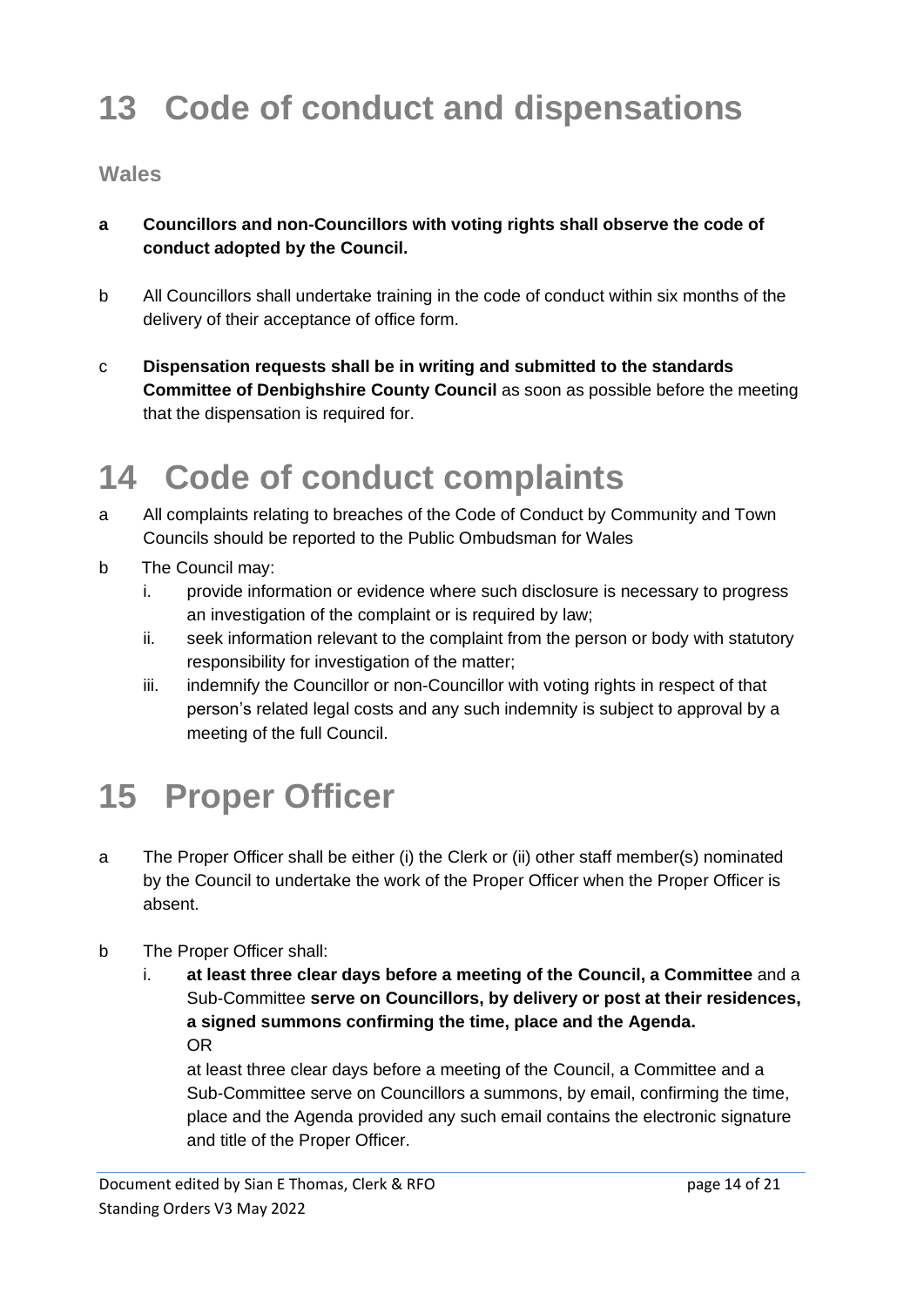- ii. **give public notice of the time, place and Agenda at least three clear days before a meeting of the Council or a meeting of a Committee** or a Sub-Committee **(provided that the public notice with Agenda of an extraordinary meeting of the Council convened by Councillors is signed by them);**
- iii. subject to Standing Order 9 above, include on the Agenda all Motions in the order received unless a Councillor has given written notice at least 7 days before the meeting confirming the withdrawal of it;
- iv. **convene a meeting of full Council for the election of a new Chairman of the Council, occasioned by a casual vacancy in the office;**
- v. facilitate inspection of the Minutes by local government electors;
- vi. **receive and retain copies of byelaws made by other local authorities;**
- vii. retain acceptance of office forms from Councillors;
- viii. retain a copy of every Councillor's register of interests;
- ix. assist with responding to requests made under the Freedom of Information Act 2000 and Data Protection Act 1998, in accordance with and subject to the Council's policies and procedures relating to the same;
- x. receive and send general correspondence and notices on behalf of the Council except where there is a resolution to the contrary;
- xi. manage the organisation, storage of, access to and destruction of information held by the Council in paper and electronic form;
- xii. arrange for legal deeds to be executed; *See also Standing Order 22 below.*
- xiii. arrange or manage the prompt authorisation, approval, and instruction regarding any payments to be made by the Council in accordance with the Council's financial regulations;
- xiv. record every planning application notified to the Council and the Council's response to the local planning authority in a record for such purpose;
- xv. refer a planning application received by the Council to the Chairman or in that person's absence the Vice-Chairman of the Council within two working days of receipt to facilitate an extraordinary meeting if the nature of a planning application requires consideration before the next ordinary meeting of the Council;
- xvi. manage access to information about the Council via the publication scheme; and
- xvii. retain custody of the seal of the Council (if any) which shall not be used without a resolution to that effect.

### **16 Responsible Financial Officer**

a The Council shall appoint an appropriate staff member to undertake the work of the Responsible Financial Officer when the Responsible Financial Officer is absent.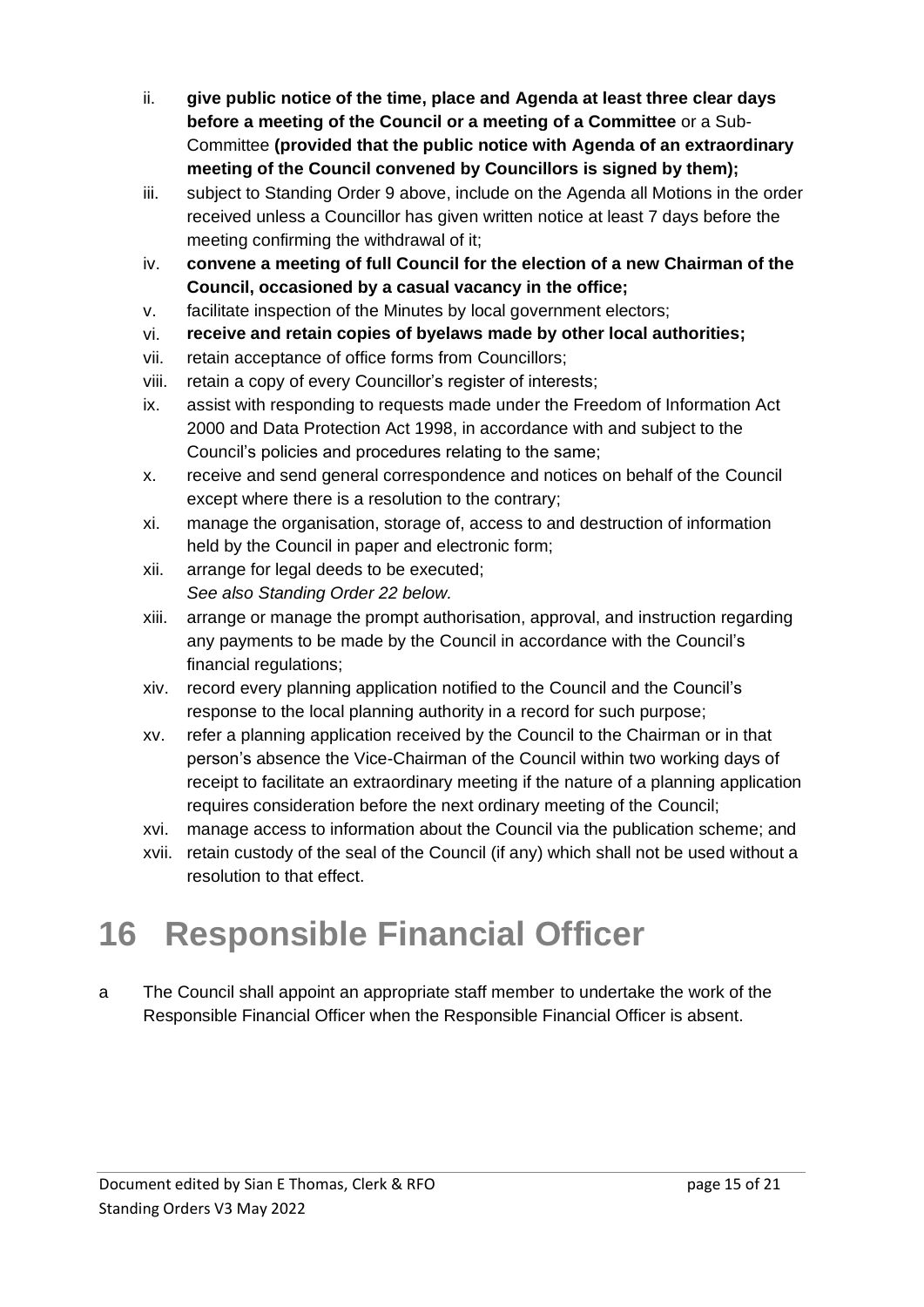### **17 Accounts and accounting statements**

- a "Proper practices" in Standing Orders refer to the most recent version of Governance and Accountability for Local Councils in Wales – A Practitioners' Guide.
- b All payments by the Council shall be authorised, approved and paid in accordance with the law, proper practices and the Council's financial regulations.
- c The Responsible Financial Officer shall supply to each Councillor as soon as practicable after 30 June, 30 September and 31 December in each year a statement to summarise:
	- i. the Council's receipts and payments for each quarter;
	- ii. the Council's aggregate receipts and payments for the year to date;
	- iii. the balances held at the end of the quarter being reported

and which includes a comparison with the budget for the financial year and highlights any actual or potential overspends.

- d As soon as possible after the financial year end at 31 March, the Responsible Financial Officer shall provide:
	- i. each Councillor with a statement summarising the Council's receipts and payments for the last quarter and the year to date for information; and
	- ii. to the full Council the accounting statements for the year in the form of Section 1 of the annual return, as required by proper practices, for consideration and approval.
- e The year end accounting statements shall be prepared in accordance with proper practices and applying the form of accounts determined by the Council (receipts and payments, or income and expenditure) for a year to 31 March. A completed draft annual return shall be presented to each Councillor before the end of the following month of May. The annual return of the Council, which is subject to external audit, including the annual governance statement, shall be presented to Council for consideration and formal approval before 30 June.

### **18 Financial controls and procurement**

- a The Council shall consider and approve financial regulations drawn up by the Responsible Financial Officer, which shall include detailed arrangements in respect of the following:
	- i. the keeping of accounting records and systems of internal controls;
	- ii. the assessment and management of financial risks faced by the Council;
	- iii. the work of the independent internal auditor in accordance with proper practices and the receipt of regular reports from the internal auditor, which shall be required at least annually;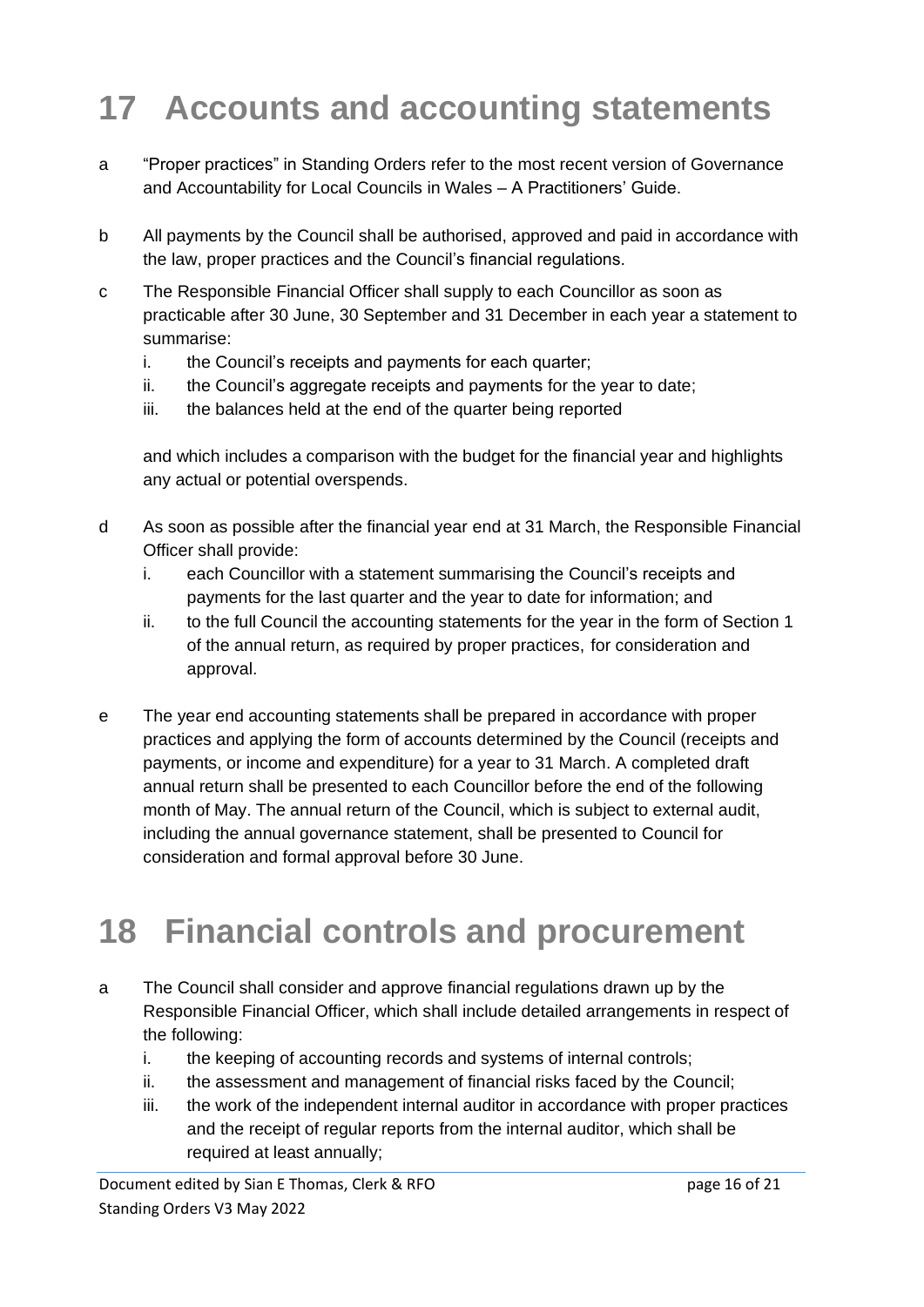- iv. the inspection and copying by Councillors and local electors of the Council's accounts and/or orders of payments; and
- v. procurement policies (subject to Standing Order 18(c) below) including the setting of values for different procedures where a contract has an estimated value of less than £60,000.
- b Financial regulations shall be reviewed regularly and at least annually for fitness of purpose.
- c **Financial regulations shall confirm that a proposed contract for the supply of goods, materials, services and the execution of works with an estimated value in excess of £60,000 shall be procured on the basis of a formal tender as summarised in Standing Order 18(d) below.**
- d Subject to additional requirements in the financial regulations of the Council, the tender process for contracts for the supply of goods, materials, services or the execution of works shall include, as a minimum, the following steps:
	- i. a specification for the goods, materials, services or the execution of works shall be drawn up;
	- ii. an invitation to tender shall be drawn up to confirm (i) the Council's specification (ii) the time, date and address for the submission of tenders (iii) the date of the Council's written response to the tender and (iv) the prohibition on prospective contractors contacting Councillors or staff to encourage or support their tender outside the prescribed process;
	- iii. the invitation to tender shall be advertised in a local newspaper and in any other manner that is appropriate;
	- iv. tenders are to be submitted in writing in a sealed marked envelope addressed to the Proper Officer;
	- v. tenders shall be opened by the Proper Officer in the presence of at least one Councillor after the deadline for submission of tenders has passed;
	- vi. tenders are to be reported to and considered by the appropriate meeting of the Council or a Committee or Sub-Committee with delegated responsibility.
- e Neither the Council, nor a Committee or a Sub-Committee with delegated responsibility for considering tenders, is bound to accept the lowest value tender.
- f **Where the value of a contract is likely to exceed £138,893 (or other threshold specified by the Office of Government Commerce from time to time) the Council must consider whether the Public Contracts Regulations 2006 (SI No. 5, as amended) and the Utilities Contracts Regulations 2006 (SI No. 6, as amended) apply to the contract and, if either of those Regulations apply, the Council must comply with EU procurement rules.**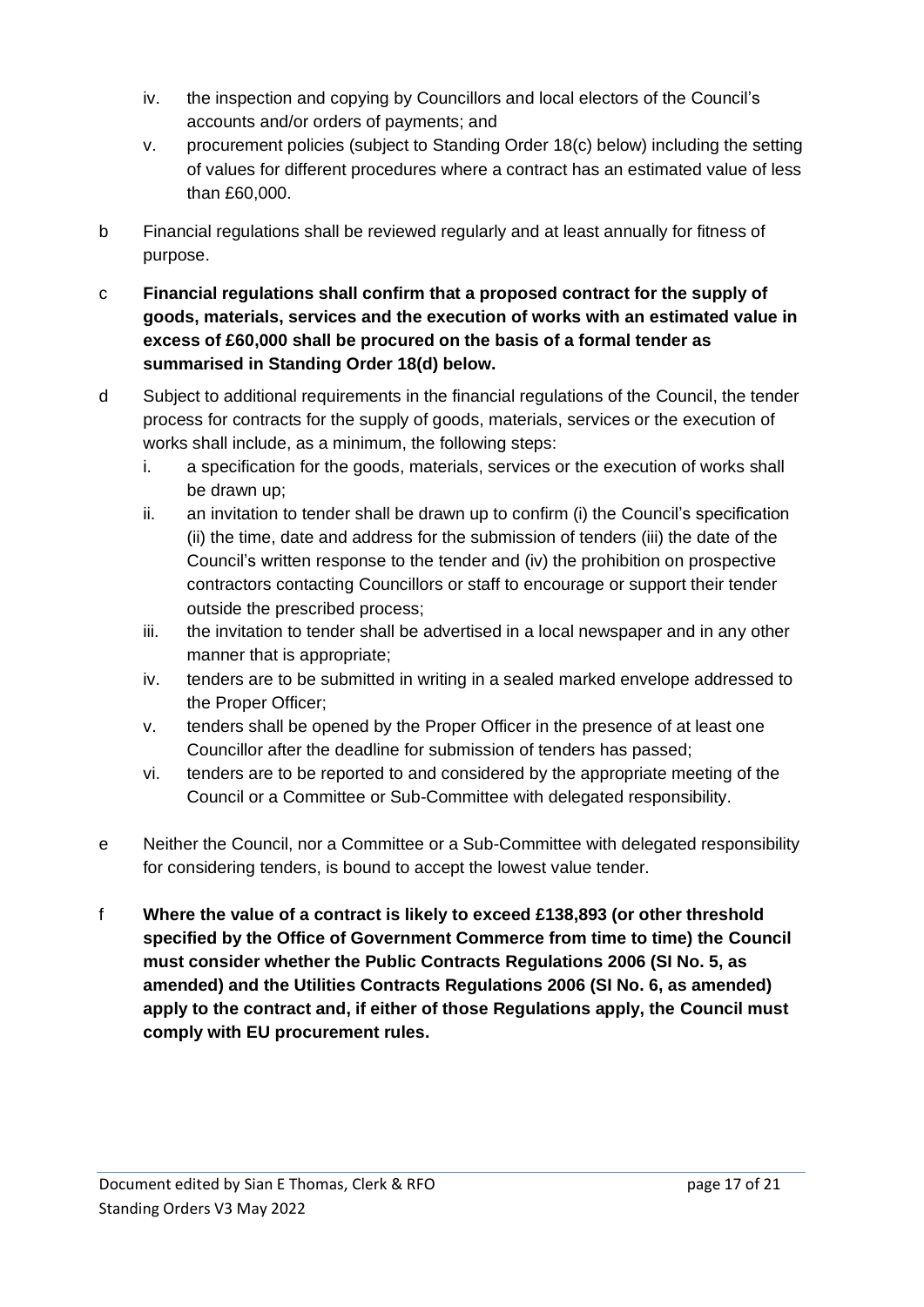### **19 Handling staff matters**

- a A matter personal to a member of staff that is being considered by a meeting of Council or the staffing Committee is subject to Standing Order 11 above.
- b Subject to the Council's policy regarding absences from work, the Council's most senior member of staff shall notify the Chairman of the staffing Committee or, if that person is not available, the vice-Chairman of the staffing Committee of absence occasioned by illness or other reason and that person shall report such absence to the staffing Committee at its next meeting.
- c The Chairman of the staffing Committee or in that person's absence, the vice-Chairman shall upon a resolution conduct a review of the performance and annual appraisal of the work of Clerk & Responsible Financial Officer. The reviews and appraisal shall be reported in writing and is subject to approval by resolution by the staffing Committee.
- d Subject to the Council's policy regarding the handling of grievance matters, the Council's most senior employee (or other employees) shall contact the Chairman of the staffing Committee or in that person's absence, the vice-Chairman of the staffing Committee in respect of an informal or formal grievance matter, and this matter shall be reported back and progressed by resolution of the staffing Committee.
- e Subject to the Council's policy regarding the handling of grievance matters, if an informal or formal grievance matter raised by Clerk & Responsible Financial Officer relates to the Chairman or vice-Chairman of the staffing Committee, this shall be communicated to another member of the staffing Committee, which shall be reported back and progressed by resolution of the staffing Committee.
- f Any persons responsible for all or part of the management of staff shall treat the written records of all meetings relating to their performance, capabilities, grievance or disciplinary matters as confidential and secure.
- g The Council shall keep all written records relating to employees secure. All paper records shall be secured and locked and electronic records shall be password protected and encrypted.
- h Only persons with line management responsibilities shall have access to staff records referred to in Standing Orders 19(f) and (g) above if so justified.
- i Access and means of access by keys and/or computer passwords to records of employment referred to in Standing Orders 19(f) and (g) above shall be provided only to the post holder and/or the Chairman of the Council or the staffing Committee.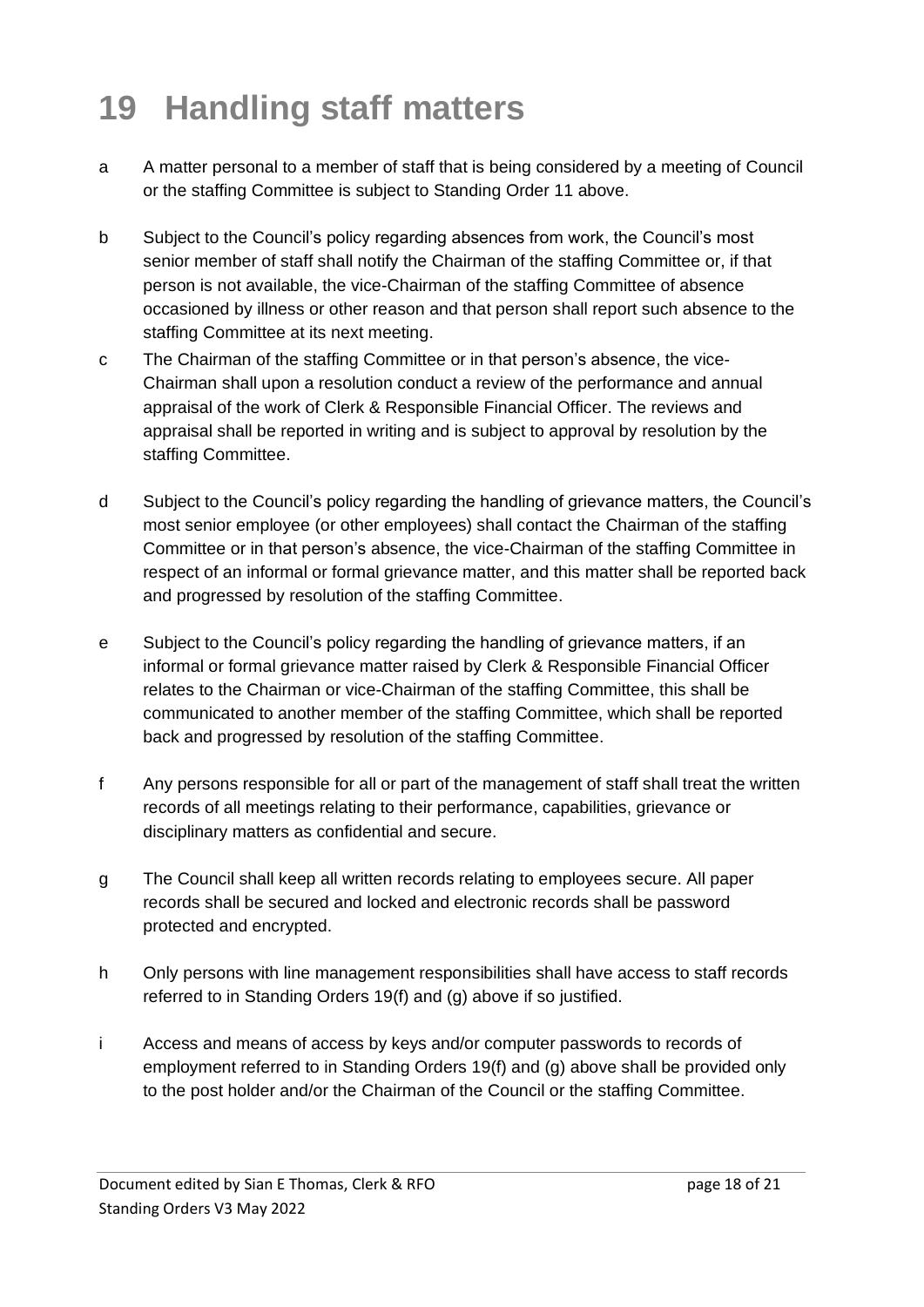### **20 Requests for information**

- a Requests for information held by the Council shall be handled in accordance with the Council's policy in respect of handling requests under the Freedom of Information Act 2000 and the Data Protection Act 1998.
- b Correspondence from, and notices served by, the Information Commissioner shall be referred by the Proper Officer to the Chairman. The said Chairman shall have the power to do anything to facilitate compliance with the Freedom of Information Act 2000.

### **21 Relations with the press/media**

a Requests from the press or other media for an oral or written comment or statement from the Council, its Councillors or staff shall be handled in accordance with the Council's policy in respect of dealing with the press and/or other media.

### **22 Execution and sealing of legal deeds**

- a A legal deed shall not be executed on behalf of the Council unless authorised by a resolution.
- b **Subject to Standing Order 22(a) above, any two Councillors may sign, on behalf of the Council, any deed required by law and the Proper Officer shall witness their signatures.**

### **23 Communicating with County Councillors**

- a An invitation to attend a meeting of the Council shall be sent, together with the Agenda, to the ward Councillor(s) of Denbighshire County Council] representing the area of the Council.
- b Unless the Council determines otherwise, a copy of each letter sent to Denbighshire County Council shall be sent to the ward Councillor(s) representing the area of the Council.

### **24 Restrictions on Councillor activities**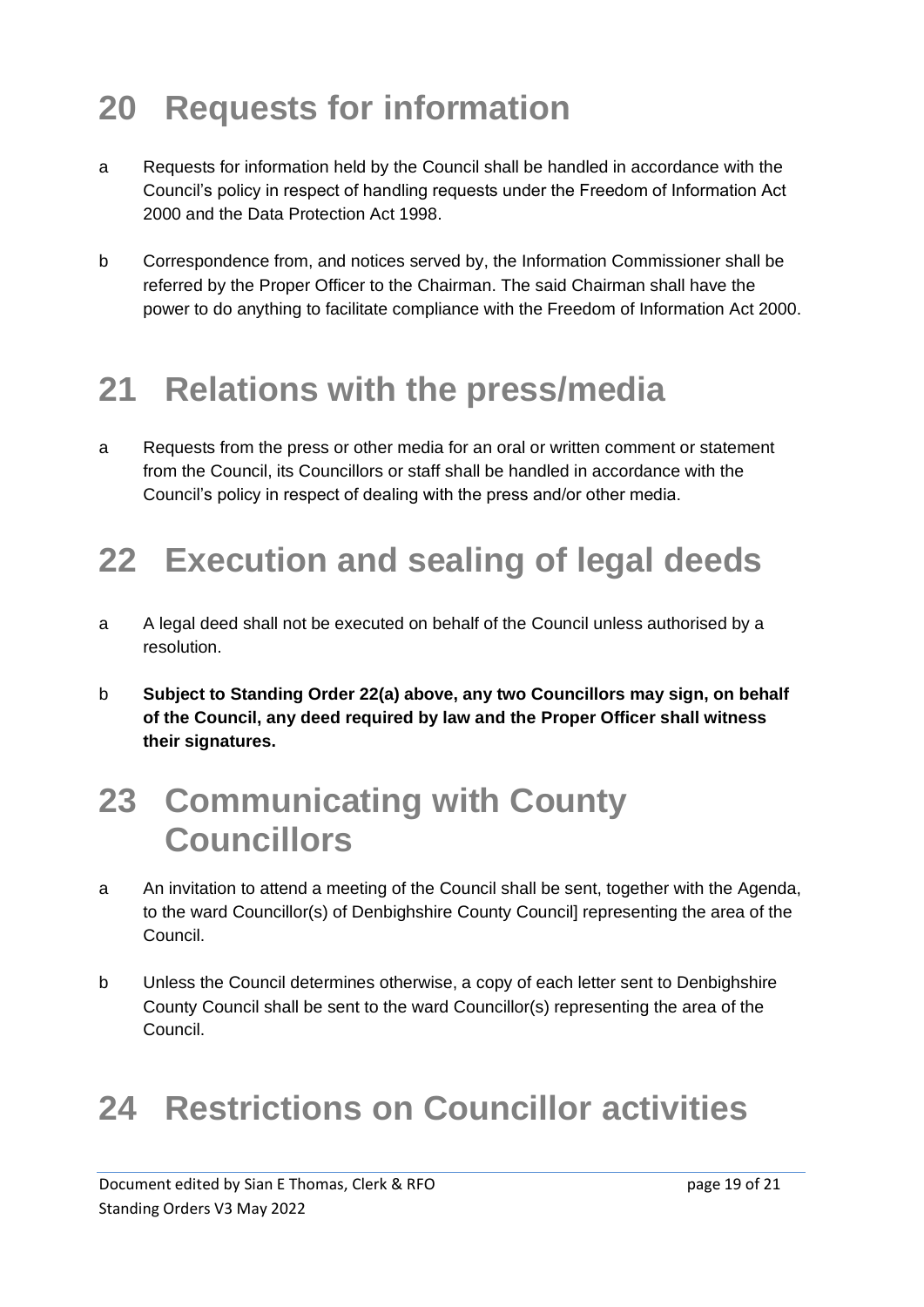- a. Unless authorised by a resolution, no Councillor shall:
	- i. inspect any land and/or premises which the Council has a right or duty to inspect; or
	- ii. issue orders, instructions or directions.

### **25 Standing Orders generally**

- a All or part of a Standing Order, except one that incorporates mandatory statutory requirements, may be suspended by resolution in relation to the consideration of an item on the Agenda for a meeting.
- b A Motion to add to or vary or revoke one or more of the Council's Standing Orders, except one that incorporates mandatory statutory requirements, shall be proposed by a special Motion, the written notice by at least 2 Councillors to be given to the Proper Officer in accordance with Standing Order 9 above.
- c The Proper Officer shall provide a copy of the Council's Standing Orders to a Councillor as soon as possible after that person has delivered their acceptance of office form.
- d The decision of the Chairman of a meeting as to the application of Standing Orders at the meeting shall be final.